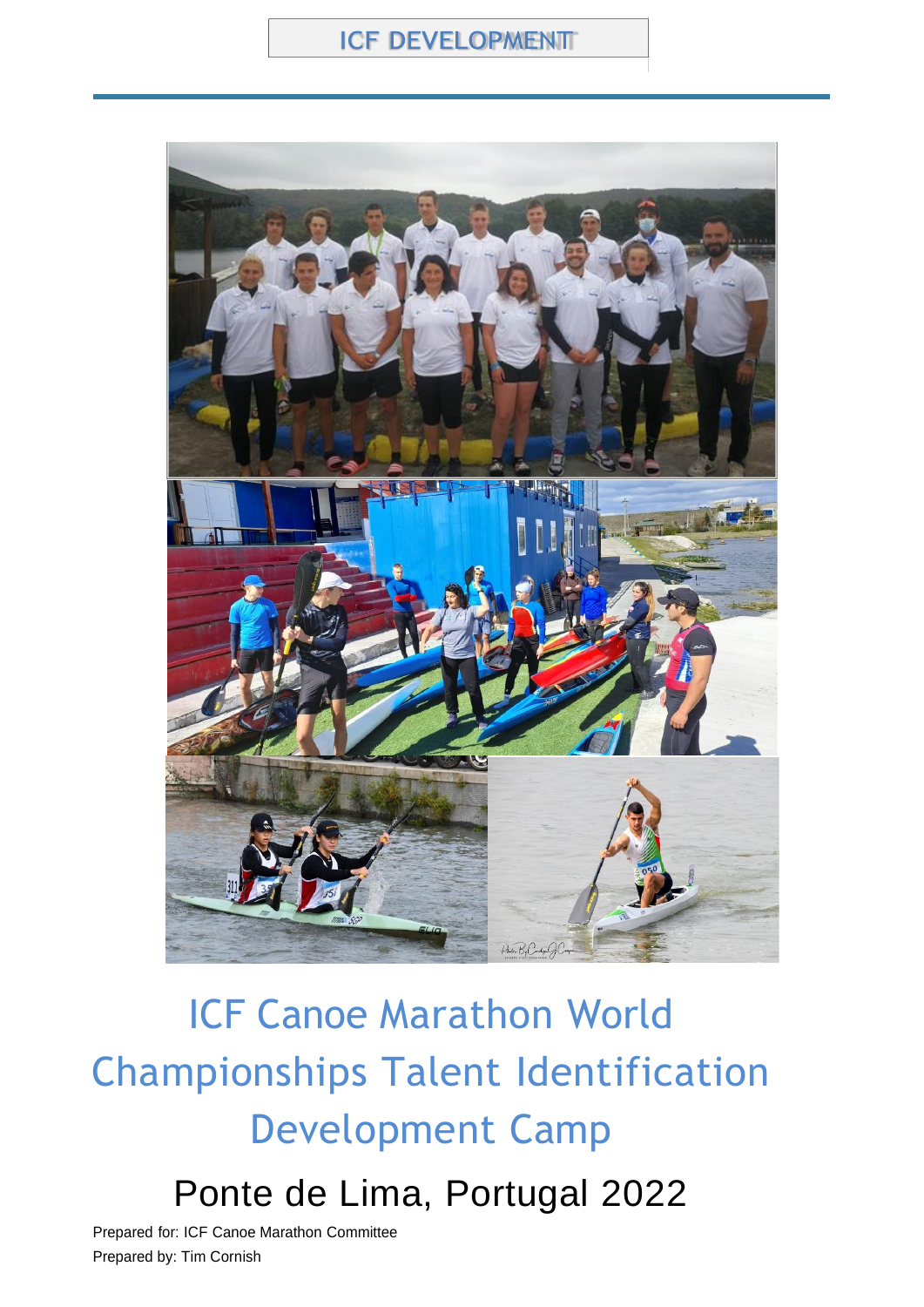June , 2022,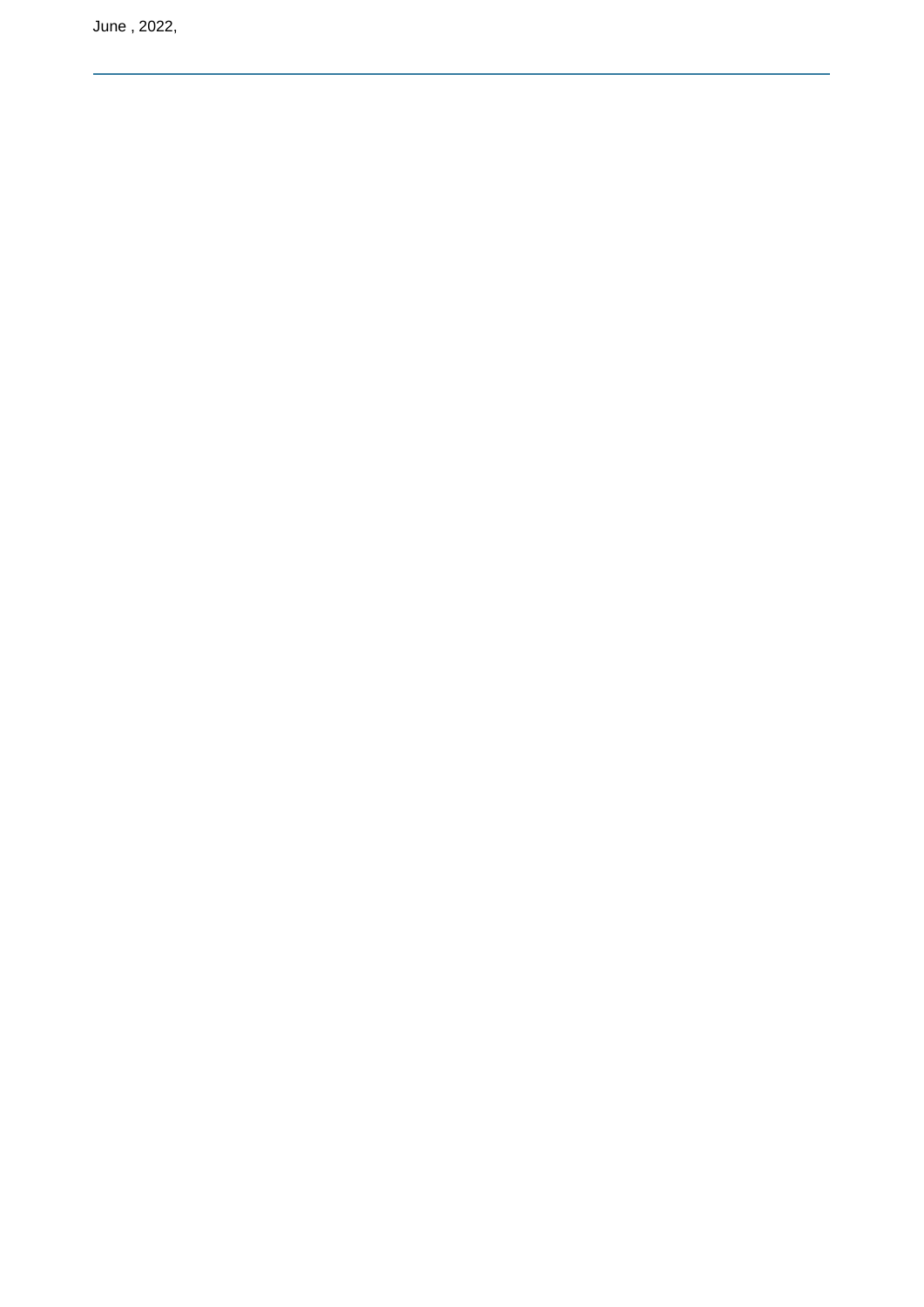# **Background**

The ICF Canoe Marathon World Championships are being held in Ponte de Lima, Portugal from

29th September to 2nd October, 2022. This event brings the worlds' top athletes together to

perform at the highest level in the sport.

As part of this celebration of our discipline, the ICF Canoe Marathon Committee will be organizing a Talent Identification Program (TIP) Development Camp. This camp follows on from successful camps at previous World Championships.

# Aim of Camp

The principal target of the TIP is to identify and promote talented athletes and coaches in canoe marathon from nations new to marathon who have potential for further improvement and who without the ICF and Portuguese Canoe Federation financial support wouldn't be able participate in the World Championships.

# Camp Information

The TIP will be held in connection with the Marathon World Championships in Ponte de lima, Portugal from 29th September to 2nd October, 2022 and will include a training camp for approximately 7 days before the competition between 22 and 28 September.

Applicants for the camp must commit to attending the full period of the camp and cannot use the benefits provided to just race at the World Championships at a reduced cost.

The project provides priority for the men and women kayakers and canoe paddlers from countries, which are new to Marathon and have not taken part in a Marathon World Championships before!

The invited athletes will participate in the Training Camp and in the Junior, U23 or possibly the Senior World Championships in Portugal with a coaches' assistance. (Please note: Juniors will only be considered if they can be accompanied by another adult TIP applicant, or an accompanying adult fully funded by the paddlers National Federation).

The coaching will include:

- Training information and programs
- preparation before a race
- nutrition and drinks, before, during and after the race
- Doping education and completion of ALPHA course
- marathon rules
- tactics in marathon racing